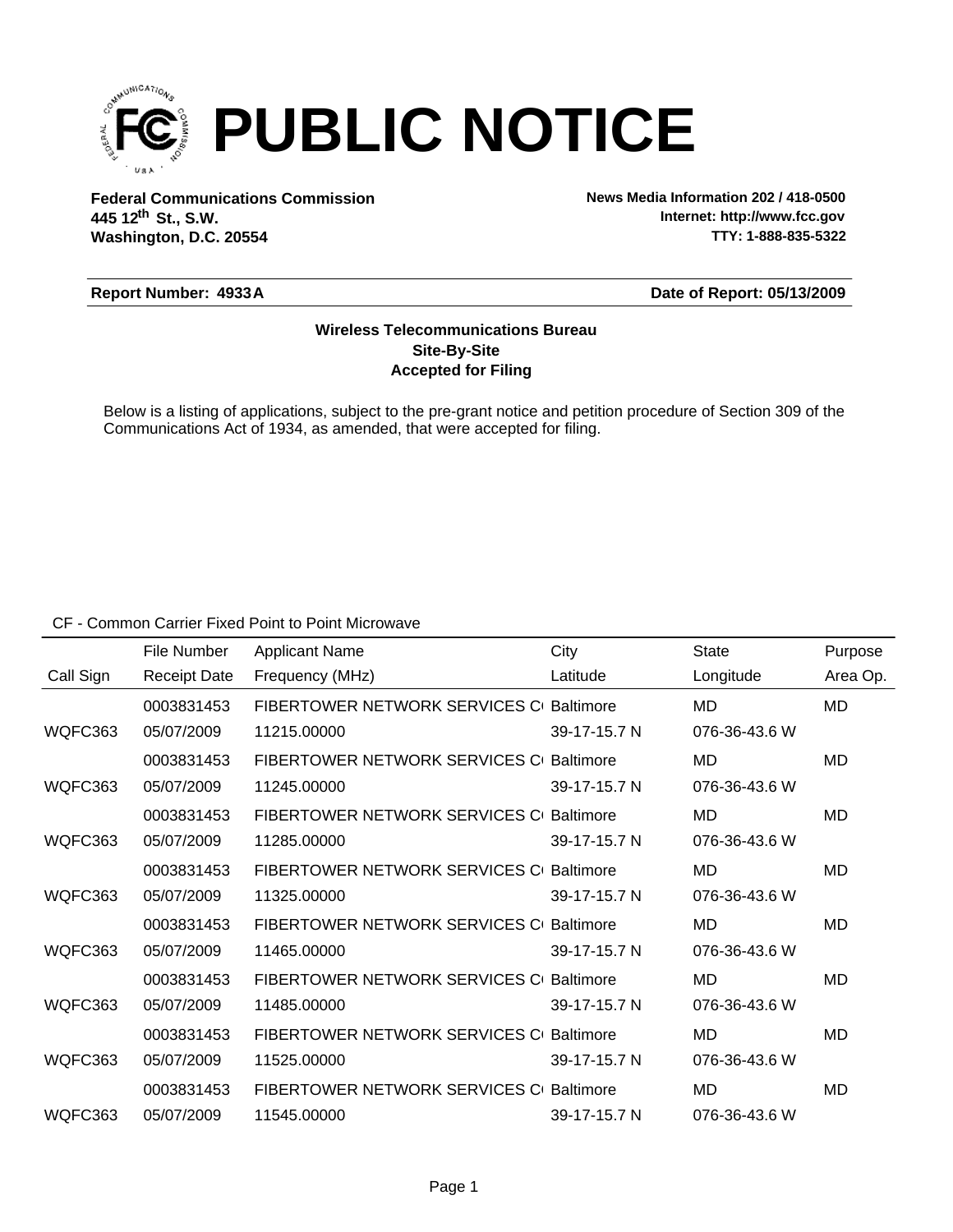# CF - Common Carrier Fixed Point to Point Microwave

|               | File Number         | <b>Applicant Name</b>                    | City                | <b>State</b>  | Purpose   |
|---------------|---------------------|------------------------------------------|---------------------|---------------|-----------|
| Call Sign     | <b>Receipt Date</b> | Frequency (MHz)                          | Latitude            | Longitude     | Area Op.  |
|               | 0003831453          | FIBERTOWER NETWORK SERVICES CI Baltimore |                     | <b>MD</b>     | <b>MD</b> |
| WQFC363       | 05/07/2009          | 11565.00000                              | 39-17-15.7 N        | 076-36-43.6 W |           |
|               | 0003831453          | FIBERTOWER NETWORK SERVICES C Baltimore  |                     | <b>MD</b>     | <b>MD</b> |
| WQFC363       | 05/07/2009          | 11605.00000                              | 39-17-15.7 N        | 076-36-43.6 W |           |
|               | 0003831453          | FIBERTOWER NETWORK SERVICES C Baltimore  |                     | <b>MD</b>     | MD        |
| WQFC363       | 05/07/2009          | 11645.00000                              | 39-17-15.7 N        | 076-36-43.6 W |           |
|               | 0003831453          | FIBERTOWER NETWORK SERVICES C Baltimore  |                     | <b>MD</b>     | MD        |
| WQFC363       | 05/07/2009          | 21885.00000                              | 39-17-15.7 N        | 076-36-43.6 W |           |
|               | 0003831453          | FIBERTOWER NETWORK SERVICES C Baltimore  |                     | <b>MD</b>     | MD        |
| WQFC363       | 05/07/2009          | 21925.00000                              | 39-17-15.7 N        | 076-36-43.6 W |           |
|               | 0003831453          | FIBERTOWER NETWORK SERVICES C Baltimore  |                     | <b>MD</b>     | MD        |
| WQFC363       | 05/07/2009          | 21970.00000                              | 39-17-15.7 N        | 076-36-43.6 W |           |
|               | 0003831453          | FIBERTOWER NETWORK SERVICES C Baltimore  |                     | <b>MD</b>     | <b>MD</b> |
| WQFC363       | 05/07/2009          | 21975.00000                              | 39-17-15.7 N        | 076-36-43.6 W |           |
|               | 0003832524          | Telecom Transport Management, Inc.       | <b>CHESTERFIELD</b> | VA            | MD        |
| WQHF342       | 05/08/2009          | 11575.00000                              | 37-20-23.0 N        | 077-24-30.0 W |           |
|               | 0003832654          | WWC License L.L.C.                       | <b>BISHOP</b>       | CA            | <b>MD</b> |
| <b>WLW613</b> | 05/08/2009          | 02162.00000                              | 37-24-47.7 N        | 118-11-11.4 W |           |
|               | 0003832654          | WWC License L.L.C.                       | <b>BISHOP</b>       | CA            | <b>MD</b> |
| <b>WLW613</b> | 05/08/2009          | 02174.80000                              | 37-24-47.7 N        | 118-11-11.4 W |           |
|               | 0003832654          | WWC License L.L.C.                       | <b>BISHOP</b>       | CA            | <b>MD</b> |
| <b>WLW613</b> | 05/08/2009          | 06585.00000                              | 37-24-47.7 N        | 118-11-11.4 W |           |
|               | 0003832657          | WWC License L.L.C.                       | <b>BISHOP</b>       | CA            | MD        |
| WPJD248       | 05/08/2009          | 06745.00000                              | 37-21-47.0 N        | 118-24-29.0 W |           |
|               | 0003831454          | Color Broadband Communications Inc.      | Irvine              | CA            | <b>NE</b> |
|               | 05/07/2009          | 11605.00000                              | 33-36-19.2 N        | 117-48-41.2 W |           |
|               | 0003831455          | Color Broadband Communications Inc.      | Long Beach          | CA            | <b>NE</b> |
|               | 05/07/2009          | 11115.00000                              | 33-35-00.8 N        | 118-07-43.1 W |           |
|               | 0003831455          | Color Broadband Communications Inc.      | Long Beach          | CA            | <b>NE</b> |
|               | 05/07/2009          | 11445.00000                              | 33-35-00.8 N        | 118-07-43.1 W |           |
|               | 0003831456          | Color Broadband Communications Inc.      | Catalina            | CA            | <b>NE</b> |
|               | 05/07/2009          | 10955.00000                              | 33-20-22.3 N        | 118-19-12.1 W |           |
|               | 0003832519          | Telecom Transport Management, Inc.       | <b>PETERSBURG</b>   | <b>VA</b>     | <b>NE</b> |
|               | 05/08/2009          | 11085.00000                              | 37-15-25.0 N        | 077-23-59.0 W |           |
|               | 0003832598          | Sprint Spectrum L.P.                     | Lenexa              | KS            | <b>NE</b> |
|               | 05/08/2009          | 17755.00000                              | 38-58-10.0 N        | 094-43-23.0 W |           |
|               | 0003832598          | Sprint Spectrum L.P.                     | Lenexa              | KS            | <b>NE</b> |
|               | 05/08/2009          | 17815.00000                              | 38-58-10.0 N        | 094-43-23.0 W |           |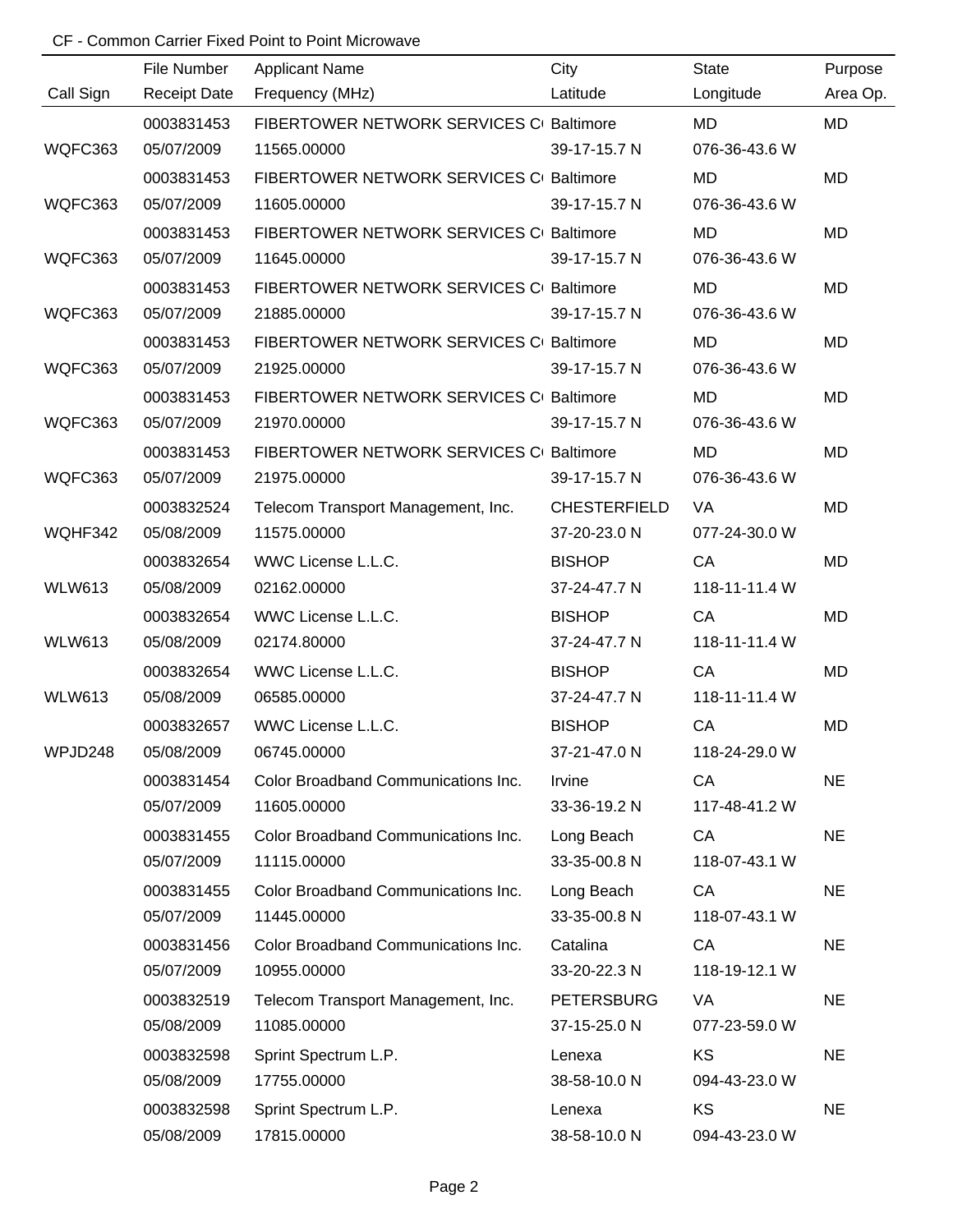### CF - Common Carrier Fixed Point to Point Microwave

|           | File Number         | <b>Applicant Name</b> | City         | <b>State</b>  | Purpose  |
|-----------|---------------------|-----------------------|--------------|---------------|----------|
| Call Sign | <b>Receipt Date</b> | Frequency (MHz)       | Latitude     | Longitude     | Area Op. |
|           | 0003832598          | Sprint Spectrum L.P.  | Lenexa       | KS            | NE.      |
|           | 05/08/2009          | 17980.00000           | 38-58-10.0 N | 094-43-23.0 W |          |
|           | 0003832598          | Sprint Spectrum L.P.  | Lenexa       | KS            | NE.      |
|           | 05/08/2009          | 18060.00000           | 38-58-10.0 N | 094-43-23.0 W |          |
|           | 0003832598          | Sprint Spectrum L.P.  | Lenexa       | KS            | NE.      |
|           | 05/08/2009          | 19540.00000           | 38-58-10.0 N | 094-43-23.0 W |          |
|           | 0003832598          | Sprint Spectrum L.P.  | Lenexa       | KS            | NE.      |
|           | 05/08/2009          | 19620.00000           | 38-58-10.0 N | 094-43-23.0 W |          |

# IK - Industrial/Business Pool - Commercial, Conventional

|           | File Number  | Applicant Name                        | City     | State     | Purpose  |
|-----------|--------------|---------------------------------------|----------|-----------|----------|
| Call Sign | Receipt Date | Frequency (MHz)                       | Latitude | Longitude | Area Op. |
|           | 0003832664   | Larry M Sheets dba Sheets Communicati |          | RO.       |          |
| WPNW305   | 05/08/2009   |                                       |          |           |          |

### MG - Microwave Industrial/Business Pool

|               | File Number         | <b>Applicant Name</b>                    | City               | <b>State</b>  | Purpose   |
|---------------|---------------------|------------------------------------------|--------------------|---------------|-----------|
| Call Sign     | <b>Receipt Date</b> | Frequency (MHz)                          | Latitude           | Longitude     | Area Op.  |
|               | 0003800460          | TEXAS EASTERN COMMUNICATIONS I KOSCIUSKO |                    | <b>MS</b>     | AM        |
| <b>WED388</b> | 05/08/2009          | 05945.20000                              | 32-59-24.4 N       | 089-33-11.2 W |           |
|               | 0003800460          | TEXAS EASTERN COMMUNICATIONS I           | <b>KOSCIUSKO</b>   | <b>MS</b>     | AM        |
| <b>WED388</b> | 05/08/2009          | 06034.15000                              | 32-59-24.4 N       | 089-33-11.2 W |           |
|               | 0003800460          | TEXAS EASTERN COMMUNICATIONS I KOSCIUSKO |                    | <b>MS</b>     | AM        |
| <b>WED388</b> | 05/08/2009          | 06745.00000                              | 32-59-24.4 N       | 089-33-11.2 W |           |
|               | 0003800460          | TEXAS EASTERN COMMUNICATIONS I KOSCIUSKO |                    | <b>MS</b>     | AM        |
| <b>WED388</b> | 05/08/2009          | 06815.00000                              | 32-59-24.4 N       | 089-33-11.2 W |           |
|               | 0003832414          | DigitalBridge Spectrum Corp.             | <b>GREAT FALLS</b> | MT            | <b>MD</b> |
| WQJP409       | 05/08/2009          | 17750.00000                              | 47-30-19.2 N       | 111-18-02.0 W |           |
|               | 0003832414          | DigitalBridge Spectrum Corp.             | <b>GREAT FALLS</b> | MT            | MD        |
| WQJP409       | 05/08/2009          | 17830.00000                              | 47-30-19.2 N       | 111-18-02.0 W |           |
|               | 0003832414          | DigitalBridge Spectrum Corp.             | <b>GREAT FALLS</b> | MT            | <b>MD</b> |
| WQJP409       | 05/08/2009          | 17870.00000                              | 47-30-19.2 N       | 111-18-02.0 W |           |
|               | 0003832417          | DigitalBridge Spectrum Corp.             | <b>Great Falls</b> | MT            | <b>MD</b> |
| WQJP406       | 05/08/2009          | 19310.00000                              | 47-29-34.6 N       | 111-17-59.2 W |           |
|               | 0003832417          | DigitalBridge Spectrum Corp.             | <b>Great Falls</b> | MT            | <b>MD</b> |
| WQJP406       | 05/08/2009          | 19350.00000                              | 47-29-34.6 N       | 111-17-59.2 W |           |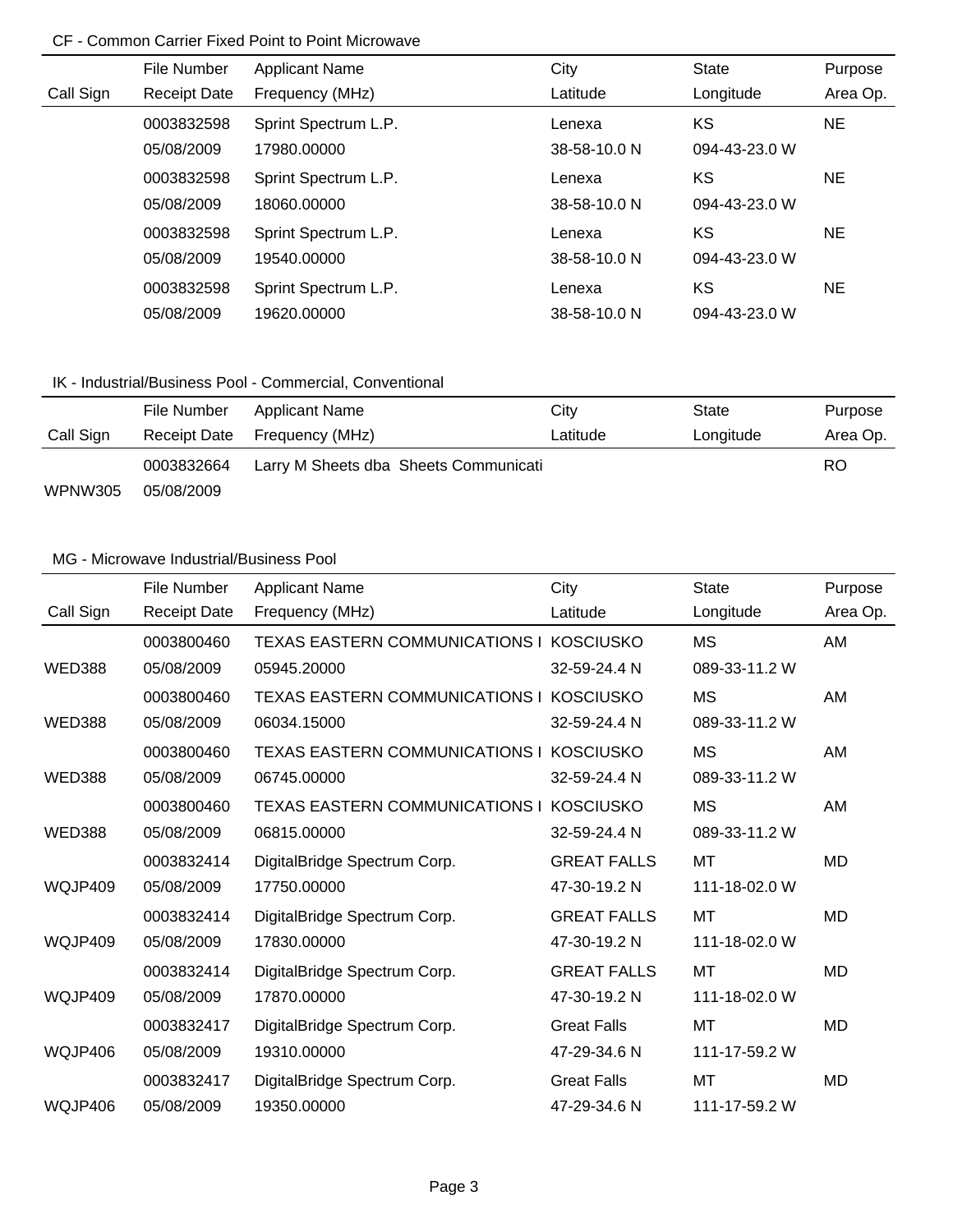### MG - Microwave Industrial/Business Pool

|           | File Number         | <b>Applicant Name</b>                     | City               | <b>State</b>  | Purpose   |
|-----------|---------------------|-------------------------------------------|--------------------|---------------|-----------|
| Call Sign | <b>Receipt Date</b> | Frequency (MHz)                           | Latitude           | Longitude     | Area Op.  |
|           | 0003832417          | DigitalBridge Spectrum Corp.              | <b>Great Falls</b> | MT            | MD        |
| WQJP406   | 05/08/2009          | 19390.00000                               | 47-29-34.6 N       | 111-17-59.2 W |           |
|           | 0003831950          | QX Networking and Design, Inc.            | Lexington          | KY            | <b>NE</b> |
|           | 05/08/2009          | 19460.00000                               | 38-02-40.0 N       | 084-27-32.0 W |           |
|           | 0003831951          | QX Networking and Design, Inc.            | Lexington          | KY            | <b>NE</b> |
|           | 05/08/2009          | 11345.00000                               | 38-00-48.0 N       | 084-33-09.0 W |           |
|           | 0003831952          | QX Networking and Design, Inc.            | Lexington          | KY            | <b>NE</b> |
|           | 05/08/2009          | 11265.00000                               | 37-59-44.0 N       | 084-27-50.0 W |           |
|           | 0003831953          | QX Networking and Design, Inc.            | Lexington          | KY            | <b>NE</b> |
|           | 05/08/2009          | 10735.00000                               | 38-02-51.0 N       | 084-29-59.0 W |           |
|           | 0003831953          | QX Networking and Design, Inc.            | Lexington          | KY            | <b>NE</b> |
|           | 05/08/2009          | 10775.00000                               | 38-02-51.0 N       | 084-29-59.0 W |           |
|           | 0003831953          | QX Networking and Design, Inc.            | Lexington          | KY            | <b>NE</b> |
|           | 05/08/2009          | 17900.00000                               | 38-02-51.0 N       | 084-29-59.0 W |           |
|           | 0003831954          | QX Networking and Design, Inc.            | Lexington          | KY            | <b>NE</b> |
|           | 05/08/2009          | 10815.00000                               | 38-02-51.0 N       | 084-29-57.0 W |           |
|           | 0003831954          | QX Networking and Design, Inc.            | Lexington          | KY            | <b>NE</b> |
|           | 05/08/2009          | 10855.00000                               | 38-02-51.0 N       | 084-29-57.0 W |           |
|           | 0003831955          | QX Networking and Design, Inc.            | Lexington          | KY            | <b>NE</b> |
|           | 05/08/2009          | 11225.00000                               | 38-05-34.8 N       | 084-29-04.2 W |           |
|           | 0003832676          | <b>Enterprise Products Operating, LLC</b> | <b>Whites City</b> | <b>NM</b>     | <b>NE</b> |
|           | 05/08/2009          | 00928.06875                               | 32-12-31.4 N       | 104-28-19.8 W |           |
|           | 0003832676          | <b>Enterprise Products Operating, LLC</b> | <b>Whites City</b> | <b>NM</b>     | <b>NE</b> |
|           | 05/08/2009          | 00952.06875                               | 32-12-31.4 N       | 104-28-19.8 W |           |
|           | 0003832515          | Montana Rail Link Inc                     |                    |               | <b>RO</b> |
| WNEY528   | 05/08/2009          |                                           |                    |               |           |
|           | 0003832518          | Montana Rail Link Inc                     |                    |               | <b>RO</b> |
| WNEY529   | 05/08/2009          |                                           |                    |               |           |
|           | 0003832586          | TRI STATE GENERATION & TRANSMIS:          |                    |               | <b>RO</b> |
| WPOT440   | 05/08/2009          |                                           |                    |               |           |

## TP - TV Pickup

|           | File Number         | <b>Applicant Name</b>          | City         | State         | Purpose  |
|-----------|---------------------|--------------------------------|--------------|---------------|----------|
| Call Sign | <b>Receipt Date</b> | Frequency (MHz)                | Latitude     | Longitude     | Area Op. |
|           | 0003722555          | FLINT LICENSE SUBSIDIARY CORP. | <b>FLINT</b> | MI            | AM       |
| KA95307   | 05/08/2009          | 01999.00000                    | 43-13-49.0 N | 084-03-32.0 W | P        |
|           | 0003722555          | FLINT LICENSE SUBSIDIARY CORP. | <b>FLINT</b> | MI            | AM       |
| KA95307   | 05/08/2009          | 02016.50000                    | 43-13-49.0 N | 084-03-32.0 W | P        |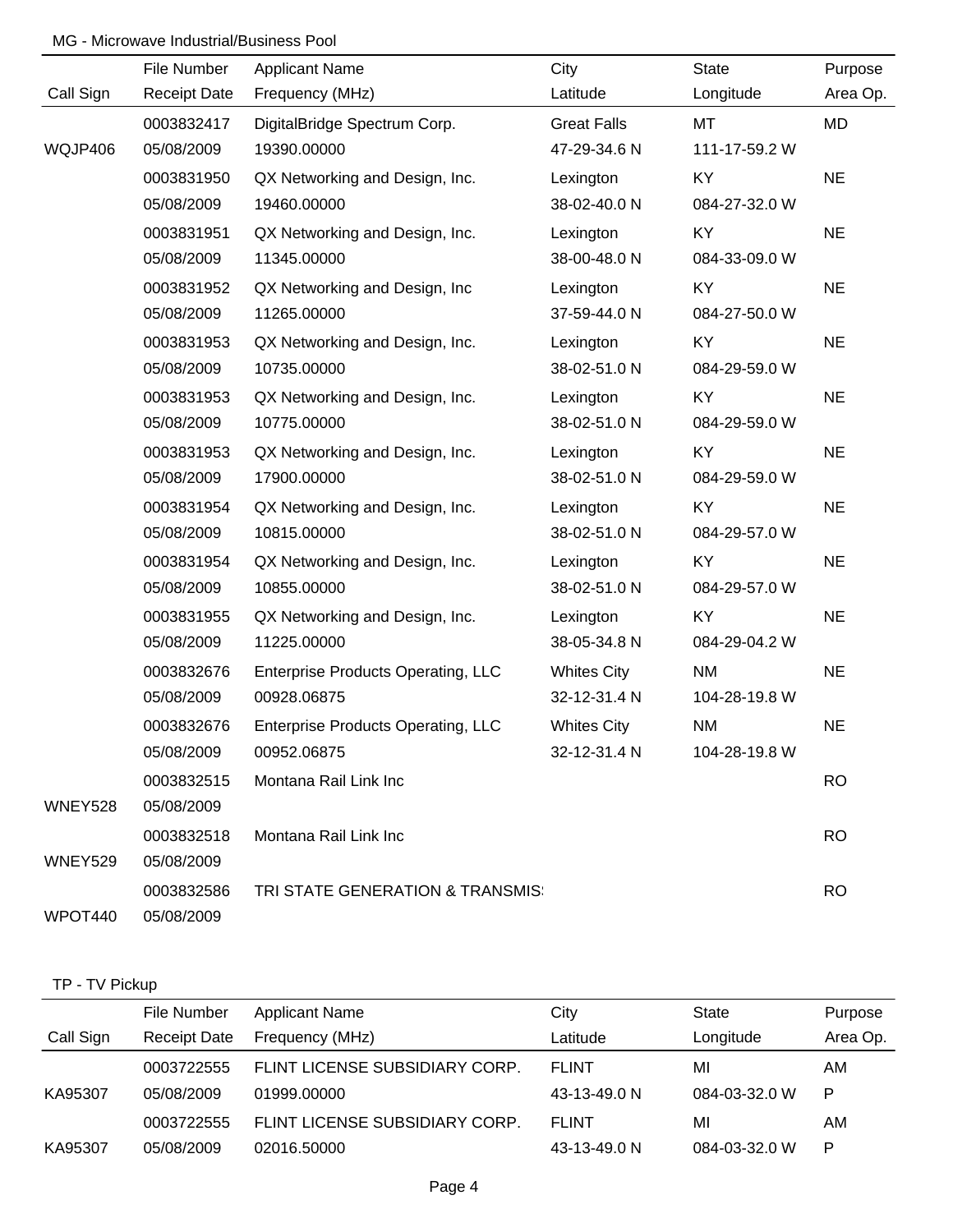| TP - TV Pickup |                     |                                                           |              |               |              |
|----------------|---------------------|-----------------------------------------------------------|--------------|---------------|--------------|
|                | File Number         | <b>Applicant Name</b>                                     | City         | <b>State</b>  | Purpose      |
| Call Sign      | <b>Receipt Date</b> | Frequency (MHz)                                           | Latitude     | Longitude     | Area Op.     |
|                | 0003722555          | FLINT LICENSE SUBSIDIARY CORP.                            | <b>FLINT</b> | MI            | AM           |
| KA95307        | 05/08/2009          | 02025.00000 - 02042.00000                                 | 43-13-49.0 N | 084-03-32.0 W | P            |
|                | 0003722555          | FLINT LICENSE SUBSIDIARY CORP.                            | <b>FLINT</b> | MI            | AM           |
| KA95307        | 05/08/2009          | 02025.00000 - 02025.50000                                 | 43-13-49.0 N | 084-03-32.0 W | P            |
|                | 0003722555          | FLINT LICENSE SUBSIDIARY CORP.                            | <b>FLINT</b> | MI            | AM           |
| KA95307        | 05/08/2009          | 02031.50000                                               | 43-13-49.0 N | 084-03-32.0 W | P            |
|                | 0003722555          | FLINT LICENSE SUBSIDIARY CORP.                            | <b>FLINT</b> | MI            | AM           |
| KA95307        | 05/08/2009          | 02033.50000                                               | 43-13-49.0 N | 084-03-32.0 W | P            |
|                | 0003722555          | FLINT LICENSE SUBSIDIARY CORP.                            | <b>FLINT</b> | MI            | AM           |
| KA95307        | 05/08/2009          | 02042.00000 - 02059.00000                                 | 43-13-49.0 N | 084-03-32.0 W | P            |
|                | 0003722555          | FLINT LICENSE SUBSIDIARY CORP.                            | <b>FLINT</b> | MI            | AM           |
| KA95307        | 05/08/2009          | 02043.50000                                               | 43-13-49.0 N | 084-03-32.0 W | P            |
|                | 0003722555          | FLINT LICENSE SUBSIDIARY CORP.                            | <b>FLINT</b> | MI            | AM           |
| KA95307        | 05/08/2009          | 02050.50000                                               | 43-13-49.0 N | 084-03-32.0 W | P            |
|                | 0003722555          | FLINT LICENSE SUBSIDIARY CORP.                            | <b>FLINT</b> | MI            | AM           |
| KA95307        | 05/08/2009          | 02055.50000                                               | 43-13-49.0 N | 084-03-32.0 W | P            |
|                | 0003722555          | FLINT LICENSE SUBSIDIARY CORP.                            | <b>FLINT</b> | MI            | AM           |
| KA95307        | 05/08/2009          | 02059.00000 - 02076.00000                                 | 43-13-49.0 N | 084-03-32.0 W | ${\sf P}$    |
|                | 0003722555          | FLINT LICENSE SUBSIDIARY CORP.                            | <b>FLINT</b> | MI            | AM           |
| KA95307        | 05/08/2009          | 02067.50000                                               | 43-13-49.0 N | 084-03-32.0 W | P            |
|                | 0003722555          | FLINT LICENSE SUBSIDIARY CORP.                            | <b>FLINT</b> | MI            | AM           |
| KA95307        | 05/08/2009          | 02076.00000 - 02093.00000                                 | 43-13-49.0 N | 084-03-32.0 W | $\mathsf{P}$ |
|                | 0003722555          | FLINT LICENSE SUBSIDIARY CORP                             | FI INT.      | MI            | ΑM           |
| KA95307        | 05/08/2009          | 02079.50000                                               | 43-13-49.0 N | 084-03-32.0 W | P.           |
|                | 0003722555          | FLINT LICENSE SUBSIDIARY CORP. FLINT                      |              | MI            | AM           |
| KA95307        | 05/08/2009          | 02084.50000                                               | 43-13-49.0 N | 084-03-32.0 W | P.           |
|                | 0003722555          | FLINT LICENSE SUBSIDIARY CORP. FLINT                      |              | MI            | AM           |
| KA95307        | 05/08/2009          | 02091.50000                                               | 43-13-49.0 N | 084-03-32.0 W | P            |
|                | 0003722555          | FLINT LICENSE SUBSIDIARY CORP. FLINT                      |              | MI            | AM           |
| KA95307        | 05/08/2009          | 02093.00000 - 02110.00000   43-13-49.0 N                  |              | 084-03-32.0 W | P.           |
|                | 0003722555          | FLINT LICENSE SUBSIDIARY CORP. FLINT                      |              | MI            | AM           |
| KA95307        | 05/08/2009          | 02101.50000                                               | 43-13-49.0 N | 084-03-32.0 W | P.           |
|                | 0003722555          | FLINT LICENSE SUBSIDIARY CORP. FLINT                      |              | MI            | AM           |
| KA95307        | 05/08/2009          | 02103.50000                                               | 43-13-49.0 N | 084-03-32.0 W | P            |
|                | 0003722555          | FLINT LICENSE SUBSIDIARY CORP. FLINT                      |              | MI            | AM           |
| KA95307        |                     | 05/08/2009   02109.50000   - 02110.00000   43-13-49.0   N |              | 084-03-32.0 W | P            |